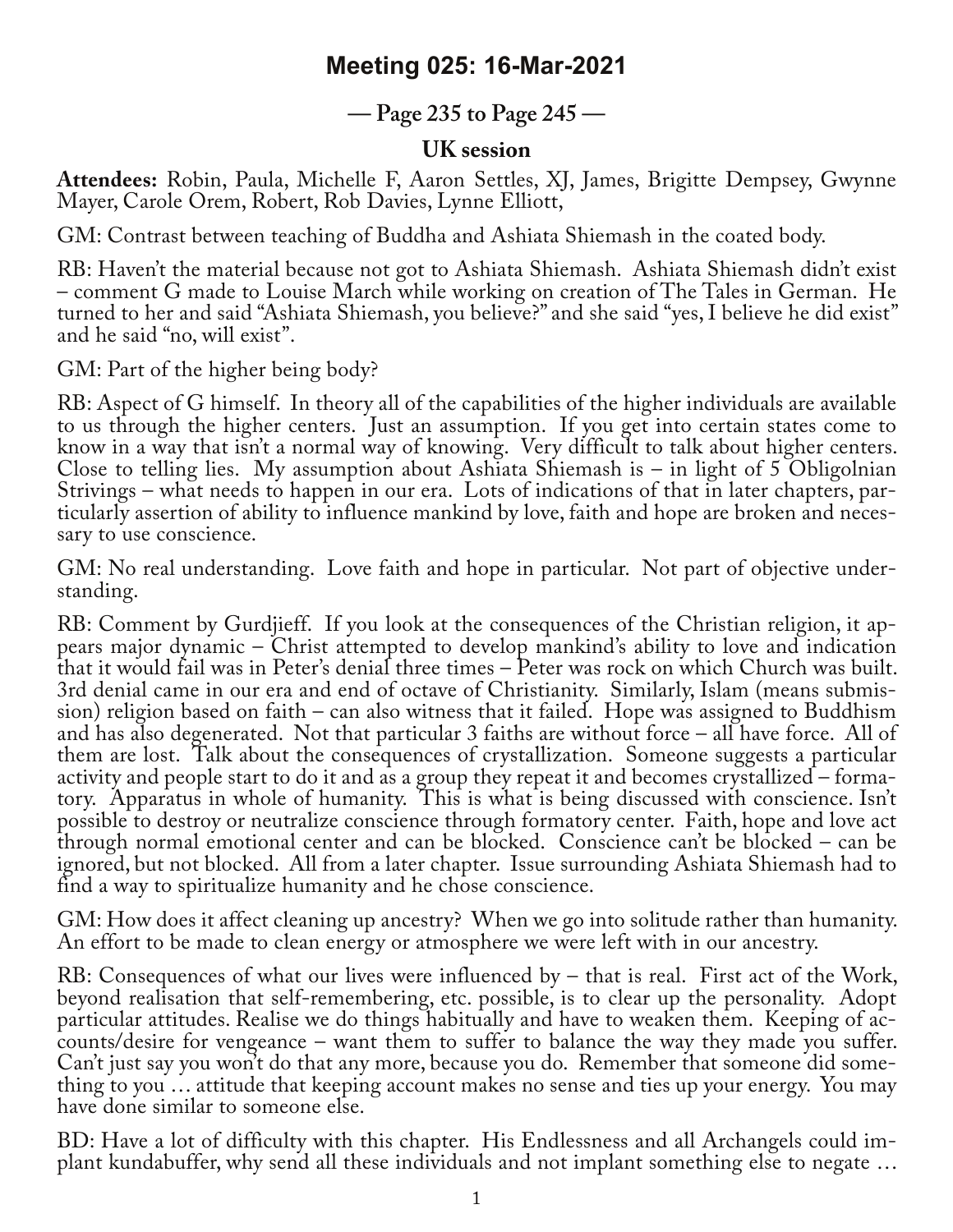Why teaching of G is structured on this failure.

RB: Not simple. The way to try to understand what is happening is to try to consider which cosmos we are in. What is the power of these angels and archangels? As far as I can tell, archangels are womb, gut, small and large intestine and they made the decision for cosmic har‐ mony – harmony of the body of your mother. Can't fix because you are already born. Would have had to fix it while you were in the womb – installed kundabuffer while you were in the womb and removed it. That is because that is their names: bag of shit, friends with bacteria, equivalent of toilet … doesn't alter the fact that there are possibly similar effects in the cosmos of man himself. If not influenced that way in the womb – and G says you are – born into a family and already manifesting according to crystallized properties of the organ kundabuffer and you imitated everybody else growing up. So would have these problems in any case in formatory apparatus – when we were 1 or 2 yrs. old. Real thing, irrespective of how we are born. In cosmos of nature, still a problem, even if we don't see … Those that have own law of 3 and 7 are not the same – would mean you knew how to and did manifest being partkdolg duty regularly and able to intentionally suffer regularly – would fix problem at the note Sol in enneagram of food – in the psyche. That is the Work. Only know about our own cosmoses.

LE: Wondering – assuming that is correct – why didn't realise properties still active do it preconception? If they have that kind of power – am I misreading?

RB: Don't know what power exists – only possible for things to be made manifest within the cosmos in which something can be active force toward a particular thing. Law of Universe – Trogoautoegocrat – everything eating everything else at every level. Model own existence by I have to eat, breathe and take in impressions – have body and it is moving stuff around all the time and food moved into bloodstream and taken to places where required and if not will get ill and die. Same true of everything at every level. Don't know about all planets, but do know there are circulations and needed for that to exist at every level. Why doesn't an angel inter‐ vene? Answer – exists in a particular octave and can act in that octave alone. May have been an event/intervention that occurred 5 million years ago to create as we are now and would have to wipe out all the human beings to create a new system … not within power of designer to do that. What is within their power is to send down knowledge … can fix to the extent that the Universe needs it.

GM: p240 – how does that effect tempo of ordinary existence.

"This already long-established practice there consists in this, that a small, sometimes an almost trifling, cause is enough to bring about a change for the worse or even the complete destruction of any and every objectively good outer and inner previously established, what is called, 'tempoof-ordinary-existence.'

RB: 6 processes. 2 lead downwards – destruction, corruption. In same way – if you inject a small fault into a piece of machinery, can lead to a large consequence. Someone I knew was riding a motorbike at speed and would normally crouch over the handlebars, but was instead upright and a piston shot up out of the engine – was a small fault in a small piece and if he had been leaning forward would have killed him. Small fault … Will be examples when that kind of error led to a plane coming down – because of a small mistake.

LE: Thinking tempo – normal tempo of living – responses we give to people, normal function‐ ing of average person. Explanation of why it can't be changed was right on the money. Their functioning under limitations of the cosmos they are in … no way it can be done – have to go back in time.

RB: We work on ourselves, make efforts and sometimes fruitless, sometimes not. Our normal mechanical reaction has specific tempo and when we inject division of attention and effort to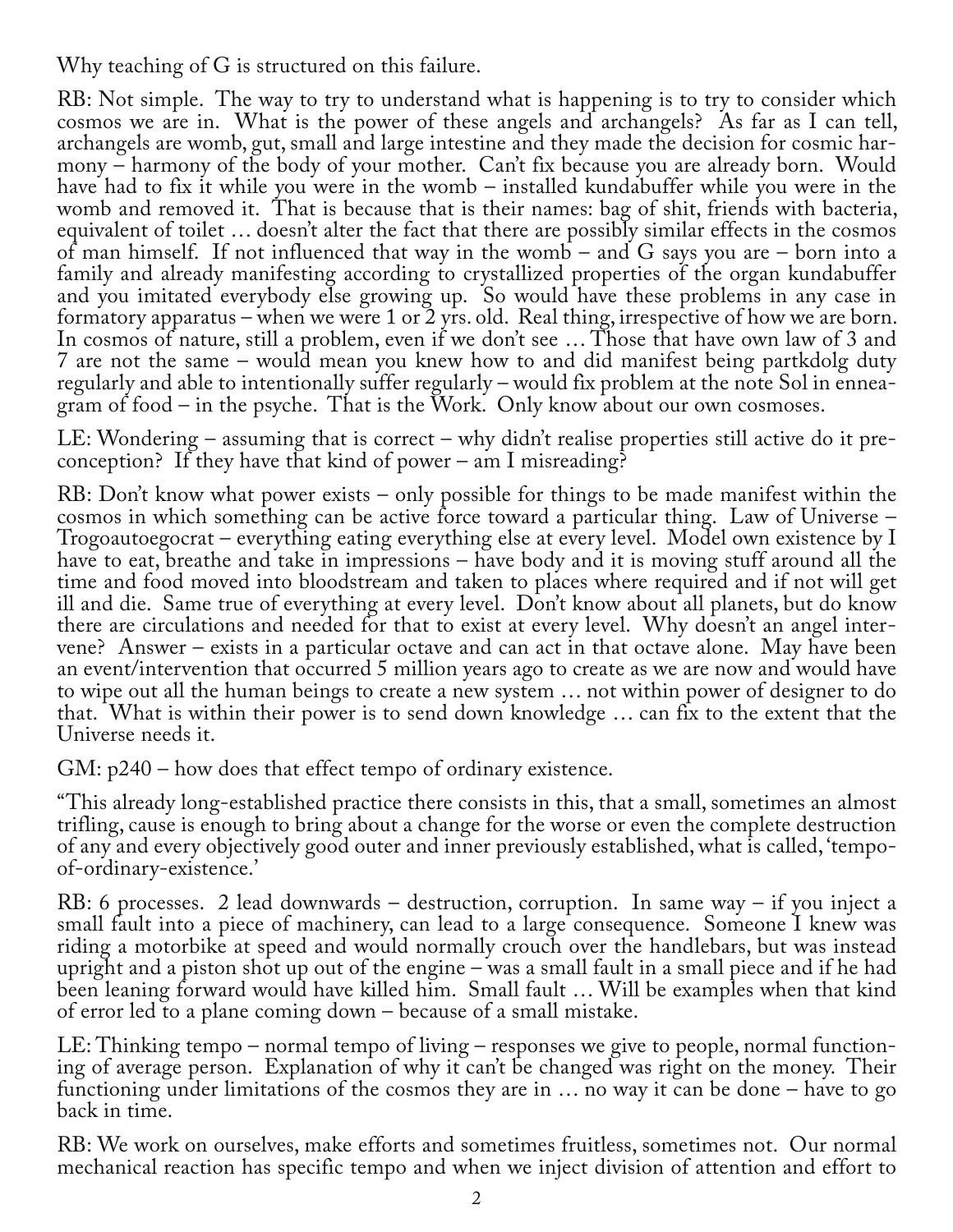be aware of myself and what is happening – different tempo.

GM: Leads to second conscious shock – shock to system can give into as a machine or can raise octave of understanding to a different level. In The Work constantly shocking ourselves – get identified and then … got to understand what is happening at a higher level. Embrace higher octaves or go down.

RB: If it doesn't go up, will go down. Simple – Trogoautoegocrat. Opportunity in a fraction of second and can either identify or not. If you don't identify, substance won't combine with you – will identify with something else. When we talk about the 2nd conscious shock – get clear what the word shock means. G uses differently. He calls things buffers because they stop shocks. Majority of events being met by buffers of some sort. Personality - automated things for your benefit – formatory apparatus. Good if you create good software programs, but not if it doesn't. Might cost you a lot of energy if you react in particular ways to events. Personality is there to stop shocks, but some things we need to learn from are shocks and need to remove the buffers. Possible if we observe.

GM: Intentional suffering, displeasing manifestations of others …?

RB: First conscious shock – self-remembering. 2nd conscious shock is the ability to experience negative manifestations and transform them. What G is doing here – characterising as displeasing manifestations of people towards you. One person .. responds by insulting you – al‐ ways thought he was an idiot, so doesn't matter. Someone you have deep respect for – criticises you in a way you can't deny and this is unpleasant manifestation towards you and have to learn to transform … have to eat it. Told that in Chinese the word for learning means eating bitter‐ ness. If that is true the language is more honest than our language – to truly learn something have to struggle. Second conscious shock – transform emotions in yourself to raise to higher level. Not talked about in the Work – too much opportunity to lie.

GM: What is the reverse? Important to me because of my own mechanicality – when I have displeasing manifestations to GM – can't go there. Have to understand why that was displeas‐ ing and transform to higher level. Often deal with people with depression who will suffer, but never get beyond that level.

RB: Very difficult – talking about people who have psychiatric difficulties – they are broken machines. Don't have information about how to fix those machines – only how to fix ourselves. Technique of The Work – ask questions. Any comment that leads to negative emotion – why? In this area where G starts talking about realizing your nothingness.  $\overline{Mr}A$  is interacting with Mr B. Mr B says something that Mr A would take negatively ... but he realizes he is nothing, so what does it matter? Called you worst insult, but nothingness doesn't care. The way of Malamat?

J: The way of blame. Through Christianity – imitation of Christ. Problem is own ego. Spiri‐ tual life – counteract and activate self is via humility. At the Prieuré – excess humility – suffered to access what they really were. Comes through … way of blame. We try to get people to have a high opinion, but the way of Malamat is the opposite – experience humility and real person has possibility of emerging.

J: https://en.wikipedia.org/wiki/Malamatiyya

GM: From Idris Shah on Malamati The Path of Blame is known in Persian as the Rahimala‐ mat. Although called a "Path" it is in fact a phase of activity, and has many applications. The teacher incurs "blame". He may, for instance, attribute a bad action to himself, in order to teach a disciple without directly criticizing him.[39]

Imitations of Christ? – author?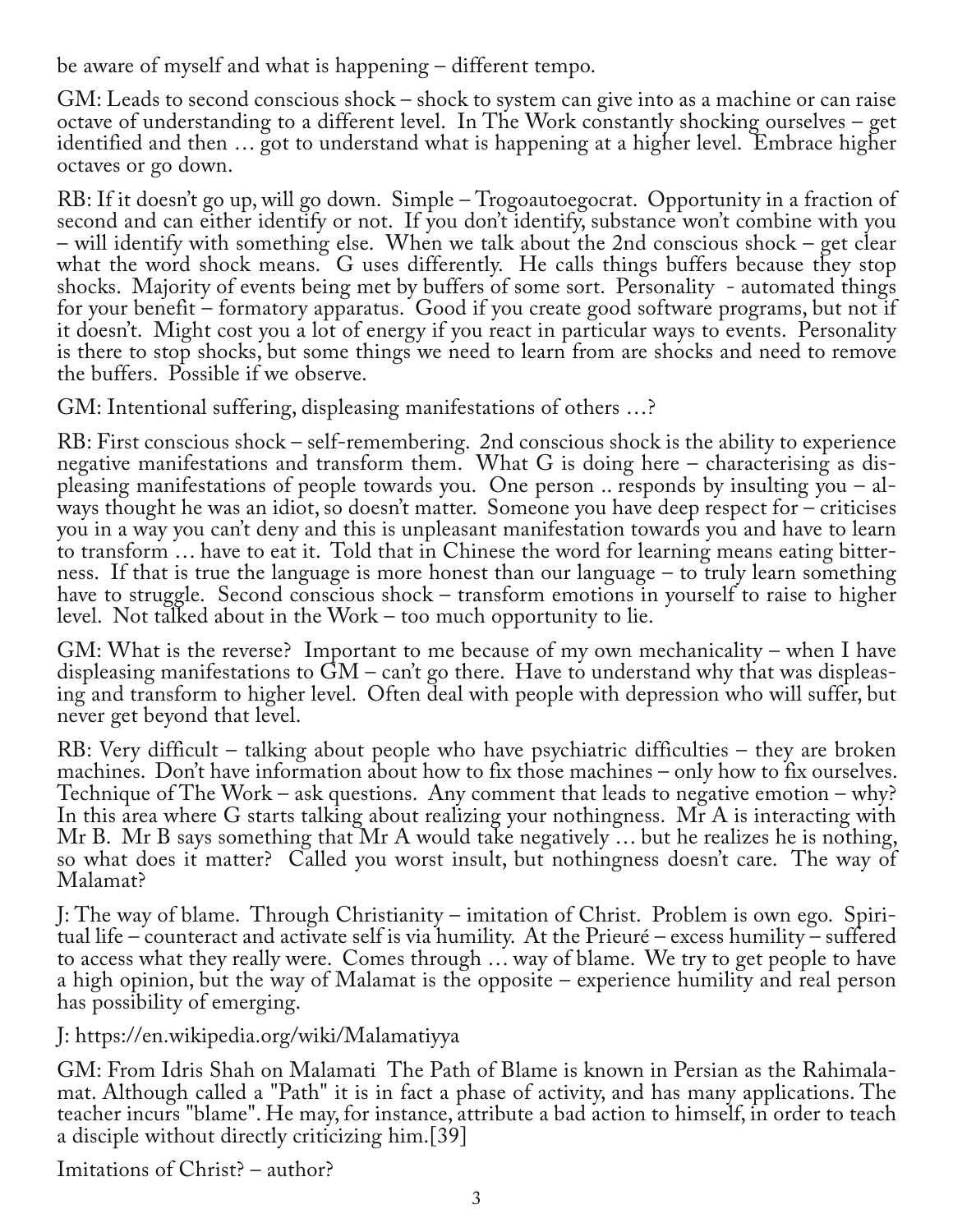## GM: Prieuré examples?

J: Story about car with headlight out and G asked him to get on the bumper for the drive to Paris – G called him an idiot.

RB: Way of Malamat is fastest way to heaven. Story is that heaven has many gates and outside every gate: Christian, Buddhist, Daoist … huge queues except for gate that has sign of Malamat. Can pursue really quickly – tell people stories about you that depict in the worst way possible and after that your ego is shredded. Every defence you created has been blown away. Every‐ body thinks you are a rapist, murderer, thief … find out what it is that makes someone despise an individual – that is the way of Malamat. Used in Tibet I think. Intentional suffering big style – provoking negative reaction. Believe my teacher, Rina Hands would do that intention‐ ally. Only interpreted years later. Intentional suffering not about putting a stone in your shoe.

BD: Contrived – category of people wiseacring and twisting – intentionally lying. Not com-<br>fortable with it.

RB: Not expecting anyone to do it, but good way to destroy reputation is telling lots of lies.

GM: Guy who sat on hood of car and called an idiot – lots of our behaviour is about pleasing others. G had distain for those who were trying to please him.

LE: What is more contrived? We are always making up stories about ourselves.

GM: There is a way you should be in a G group and a way shouldn't be.

LE: Not supposed to laugh!

GM: Lack of humour

LE: In Yorkshire – everything becomes funny – exhausted, my default system. Like when movements about to start. Always people who look upon me with distain.

GM: Was raised by Gurdjieffian types who were obnoxious. Intention of G was to balance the centers and sure that I would have laughed myself to death until I finally got over myself. Can imagine …

RB: Laughter is result of impression falling on affirming and denying part of the same center – that is what causes it.

RB: What do we think about wiseacring?

PS: Opinion when I don't know what I am talking about

CO: People talking about teachings not coming from a place of presence.

LE: Default system within psyche – because we are in form of fear … want to be sure of things or get anxious.

RB: First encountered … discovered etymology later … comes from Dutch and may have been used by others before, but indicates that he was looking for a term that describes a specific behaviour. Particularity of the psyche. Something we do.

BD: Disposition – people can't leave things alone. Constantly being changed. Websites always used to work … now changed things around. People have to change for the sake of change.

RB: Not in every area of humanity, but in lots of areas – technology in particular. Wiseacring good economic model. Have iPhone X and waiting until Apple say something that means I have to buy a new phone. Policy to keep until can't keep any more. With software as if car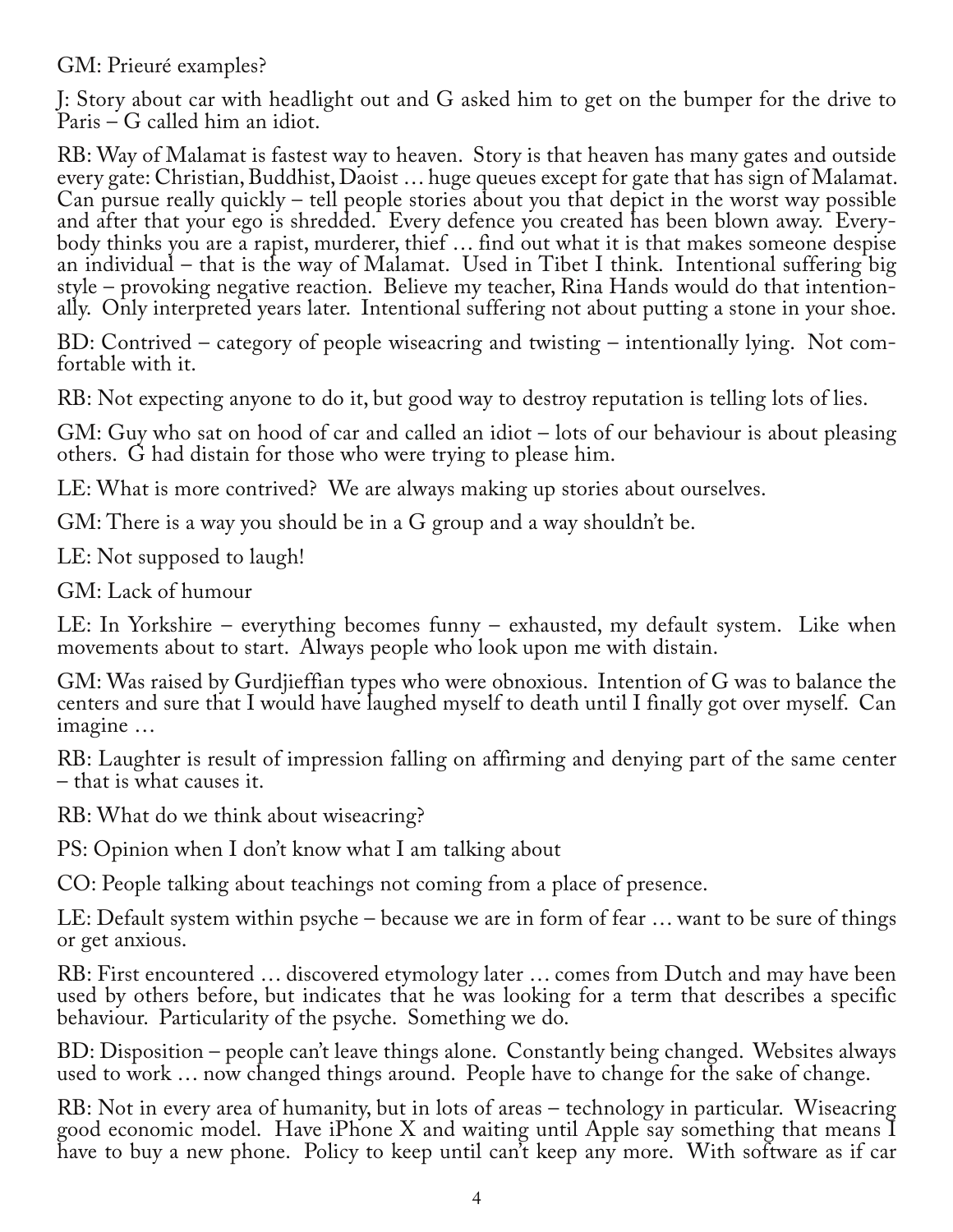manufacturer decided to put wheel in different place.

MF: Kleugen in German – root of smart – use words others don't understand. Pretend that you know everything and to give others impression you are smart.

GM: Smartass in German.

GM: Not wiseacring to explain how it works for someone personally – like RB says. Cancels out the intention of 'I know more'. I am very opinionated, but don't think others should have same opinions. Some are so intellectual that moving and feeling centers not even operating. Like passive aggressive. Unspoken – emotional, body reaction.

RB: When there is a disparity between the meaning of the English and German – may be in‐ structive. Kleugen gives different dimension to the word wiseacring.

RB: How can you bear the unpleasant manifestations of somebody else in isolation? p243

GM: Unhappy with my personality when I am alone.

BD: Thought it was a criticism of mediation practice.

LE: When I am thinking about someone I have difficulty with, best to stop – know it is useless. Not dealing with manifestations in that moment.

PS: Not a productive approach.

RB: Think he is being literal. Solitude people create is internal, not external. Many aspects of same thing where we need to take the Work into life and people in the Work meet at weekends and practice the Work, but the Work is in life. The group is a place where you acquire knowledge, but the Work is in life. If the only unpleasant manifestations I have to tolerate are in Work Groups, much easier than in life.

?: Tikliamish intellectual center and Maralpleicie emotional, expect instinctive center will be next - Pearland.

RB: Also case in Maralpleicie – didn't talk much about animal sacrifice. Text as it stands … gone off in different direction and talks about Buddha – emotional, not moving center. Involves work in the emotional center and a little in intellectual center, but hasn't talked much about the nature of Pearland – about to talk about Prana. Intellectual center does get covered by sand – attitudes get covered over and we change them – political opinion changes. Certain kinds of emotional behaviour covered over by sand. Pearland doesn't get covered by sand because moving center doesn't need to overwrite its memories. Not the only view. Abdil – means servant of the heart – was emotional. Been given intellectual set of reasons to oppose animal sacrifice, but was emotional.

RB: When we get to the end of this chapter will have a meeting to revisit everything and take a long view because we will have done all those 3 places: Pearland, Maralpleicie and Tikliamish. Will be nice to see what comes up. Difficult to have a long view of the book when you do 10 pages at a time.

BD: Pearl formed by covering a grain of sand. Pearls symbolic of tears – relates to the other 2 centers.

RB: Pearl farming not done in India.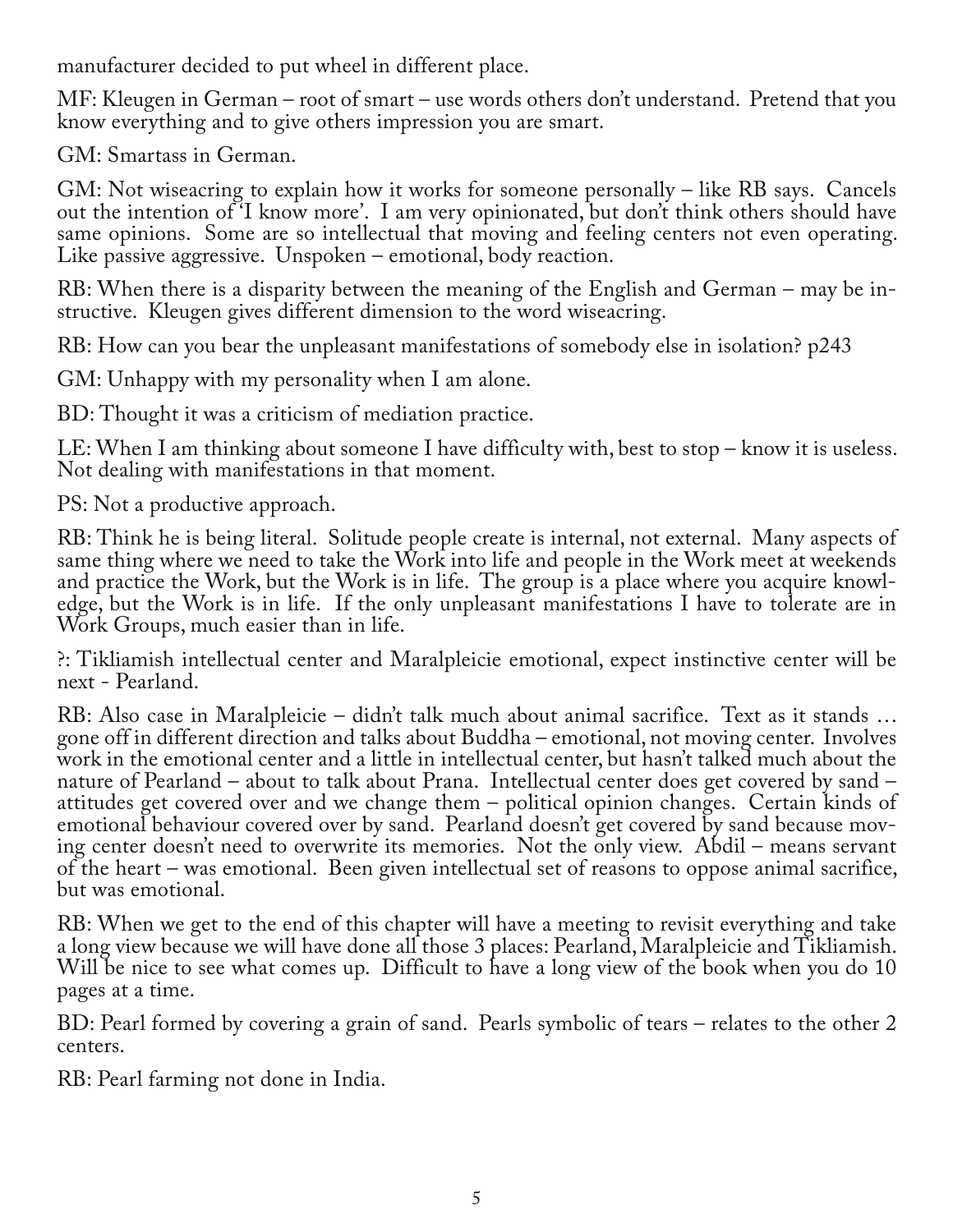## **US Session**

**Attendees:** Robin, Paula, Sandra Whitmore, Bobbie, Anthony Tan, Ronald Jones, Anne Little, James O'Donnell, Stephen Frantz, Richard Miller, Jeff Tripodi, James.

RJ: The last two paragraphs of the reading – describes an emanation from above – what I have come to think of as okidanokh. Comes from the Sun Absolute and develops in us and when we die leaves us having been changed by the quality of our life. Do we have a direct link with the Holy Sun Absolute – do we make a difference – yes. Hope that it may actualize the sense … of the whole of the Universe. Very dense and had to read many times to understand … Surprising that it came in the middle - the rest is a narrative of the downfall of religions.

RB: If you put together with the explanation of okidanokh in Arch-Preposterous or Arch-Absurd … following the creation the emanations of the Sun absolute interact with etherokrilno .. and okidanokh participates in creation of every cosmos, large or small (every bacteria … sun). Consequence depends on whether it has its own law of three. If it has – own voluntary means to crystalize substances to form body of reason, body of the soul. Okidanokh is connection to the Sun Absolute.

BP: Okidanokh is what returns and reblends.

RB: Separates into three by djartklom and can form in a cosmic unit and reblend into oki‐ danokh and depend on the life the cosmic unit has lived.

SF: In terms of the food octave and exchange of substances (p234) the more we bring to the party, the better the party gets. Higher frequency – higher in octave we play a blending role. Thought I understood food octave, but in terms of playing part, idea of developing certain level of vibration give back at death – keeping ascending octave going.

RB: My opinion: normal cosmic units assuming do not in any way develop anything will nor–<br>mally give back what they got or if nature is to descend will give back less than it got. Itoklanoz – those individuals are food for the moon. Don't create anything during life, but rascooarno enced by the Planets. Just raw material – nothing preserved. Other individuals that perform being partkdolg duty accumulate substances in themselves and have to transform substances upwards. For themselves and directly food for the Moon.

SW: p244 – clearer about most great foundation emanates … coats particles on the planets.

in certain three-centered beings who attain in their common presences the capacity to have their own functioning of both fundamental cosmic laws of the sacred Heptaparaparshinokh and the sacred Triamazikamno—into a definite unit in which alone Objective Divine Reason ac‐ quires the possibility of becoming concentrated and fixed.

RB: Okidanokh described as omnipresent, so no lack of it. What exactly is Divine Reason?

SW: And what is Reason in general – so many different kinds.

SF: Substitute one word for another – some level of understanding beyond my comprehension and if I try with my ordinary reason will fail.

SW: Disagree – get some information in last chapter and Beelzebub gives examples throughout the book. I think we have it also.

SF: Maybe one of the attributes – if I had divine reason would always be seeing myself in my place in a higher cosmos – my cosmic role.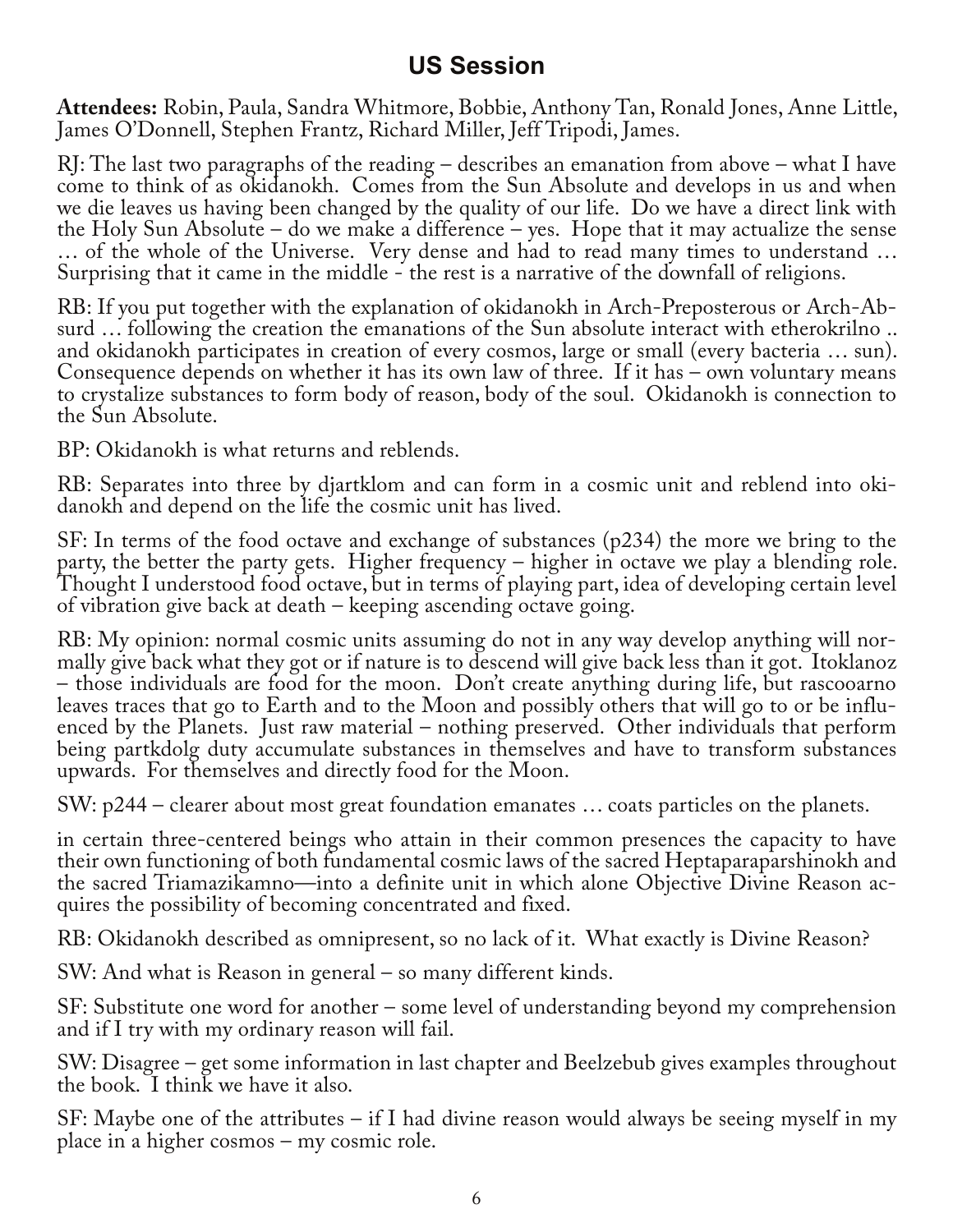RB: Different levels of reason throughout the Tales. Mundane sense of intelligence of human beings – good at inductive and deductive reasoning which are reasonably well defined by Greeks. Mathematics and education system, academia – learn something and get a degree. PhD, Professor, Nobel prize – not that. Certain levels of reason beyond scope of our normal reason.

SW: And yet we do aim for them. Through the three centers. Reason of each of the 3 centers that is wordless. And all 3 working tighter – not often happening. P235 Instincto-terebelnian … also impartiality.

JT: To do with levels of being?

RB: Came across a piece of writing that had to do with Sanskrit (on the Internet). Problem of language – traditionally said: two languages created for scripture: Hebrew of Torah and Sanskrit – Hindu Vedas and Mahabharata written. Might be better at expressing ideas than English. In Sanskrit, word for truth is present participle of the verb 'to be'. Present participle of 'to be' – being. State that persists. If 'being' as a noun, would be a gerund, not present participle. Sophisticated concept and possibly entirely correct – only truth is experiencing here and now. Truth is not a noun is a verb – process of being. Would be untrue for most human beings most of the time, because we don't experience being because distracted by other stuff. Assumption that gradations of reason relate to that idea of truth and the space it occupies – Reason of Planet, Reason of Sun, Galaxy … hierarchy of being. Just a theory.

SW: Rupert Sheldrake and nature of consciousness?

SF: Relationship between G's teaching and Buddhism? Science of consciousness – unlike Christianity. Interested in what Beelzebub says about Buddha. Off track because endurance of unpleasant manifestations … by themselves instead of in presence of others. Endurance – hardening. Does it create a substance. Own ability to be present less affected by your reactions to others – less perturbable.

AT: Beelzebub acknowledges St Buddha … to endure unpleasant manifestations of others, also related to not expressing negative emotions. Also second conscious shock. Wiseacrings … monasteries – many monastic organizations in Thailand for instance. Avoidance from life, es‐ capism. Overall, my personal life journey has been Gurdjieff work transcends Buddhism – have studied and practiced some. Can achieve non-dual awareness, but missing creation of Universe and everything came from love. Implied, but not explicit in Buddhism. Considered both paths and now Gurdjieff Work includes and transcends what you can get from Buddhism.

SW: I thought that G was hard on Buddhism, but maybe just coming to the conclusions you explained.

RB: There is not accidental ... monastery wrapped in quotes. Meaning of 'monastery' – etymology: comes from monos, means alone. Where you live alone. Guess G threaded that into the Tales. Something very odd: starts by saying higher ups looked down on Earth and saw a prob‐ lem and send someone down to fix it and then someone else … now send Buddha down and doesn't work for same reason. What is he saying? Only difference – mentioned others and Buddha's teachings … exactly same, wiseacred to hell and no relations to what was taught.

JOD: Same was actualized .. same foolish results, same thing again and doesn't work. Defini‐ tion of insanity. Owing to absence of foresight … cosmic results … don't have a good track record.

RB: Mystery in this. Must be expecting us to deduce more than is on the surface.

SF: Organic psychic need to wiseacre – embedded in our cells.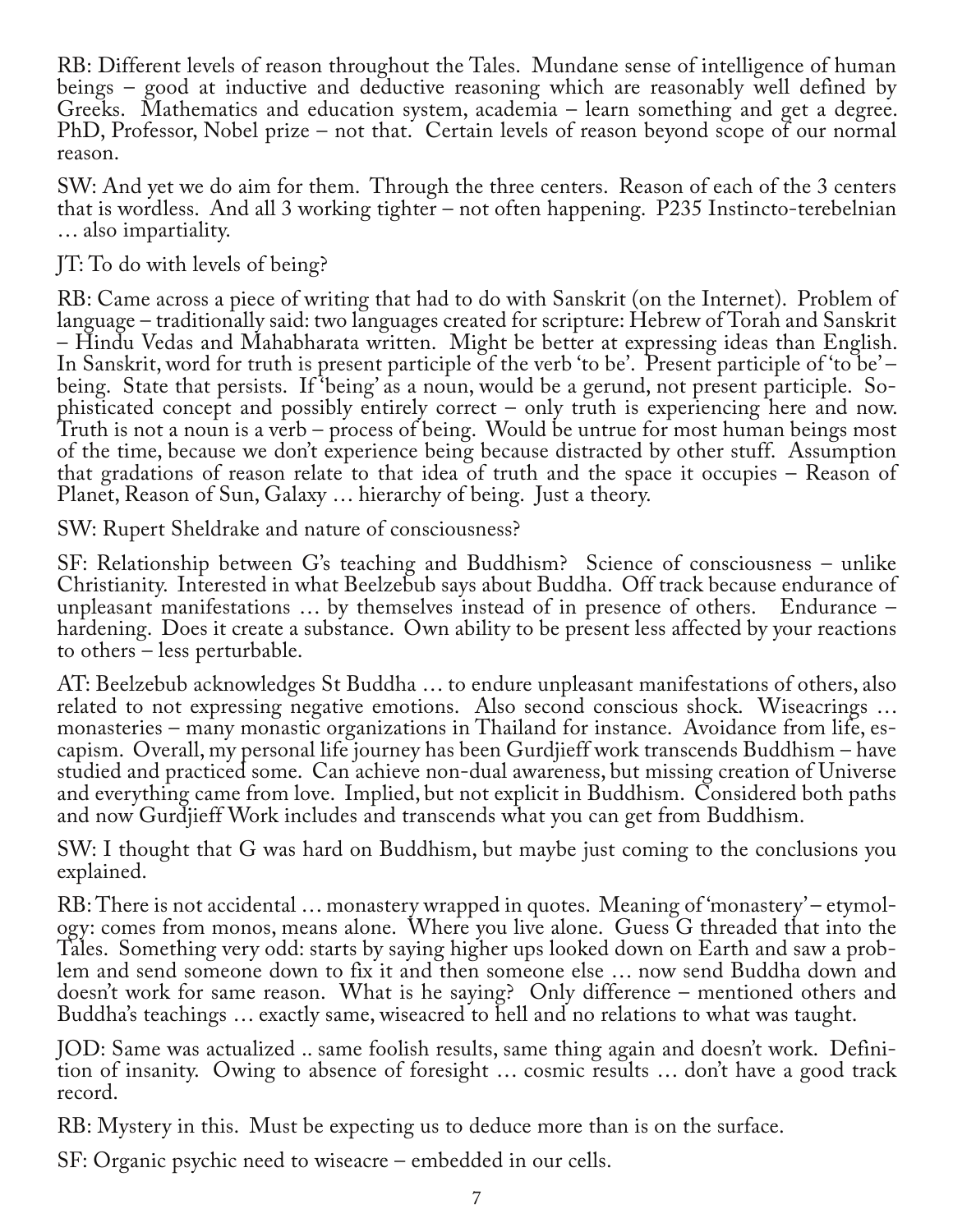RB: Divide the world into people in this group and everybody else … does everybody wiseacre? People I admire and I wonder are they just wiseacring. That's OK because they have an organic psychic need.

SW: It is a predisposition and we have to do it.

RB: It is biological and is embedded. Wiseacring is slightly different – imagine I had an un‐ derstanding of some part of the New Testament and told it – not wiseacring. If I took the parable of the sower and gave it some meaning that is slightly different from the accepted meaning, I am wiseacring. Interesting thing here is I have seen this in myself in talking about past events, I change them so I look better. Noticed some time ago. Is it more interesting that I have made myself more of a hero in some trivial event? I change the event as I recount it.

SW: Wiseacre – notion of being a know-it-all. There is a lot to it.

JT: Suggestibility is the passive part to that. Work together.

RB: Suggestibility is horrible – so prevalent. Had a world where we were already suggestible – gave credence to specific authorities … repeat as though it was true. In an encyclopaedia in the UK explained how to build and atom bomb – couldn't really do it – would have to refine Uranium 238 from Uranium 235 … read someone in US arrested because of their knowledge of an atom bomb and having explained it in an interview … but could find that information … wiseacring is when we change it so we look better.

JT: Wiseacring could be trying to look better, but may just be passing along as if our own, but maybe changing to make ego feel better.

BP: Minimising or exaggerating changes the tempo of the conversation.

BP: Talks about essence – sent to you to serve as a helping factor. P239 – essence to essence: my essence is manifested among you from Above,…

SF: Initially those who received the teaching … accurately … but then after one generation, not capable of receiving with their essence. Personality comes into play – can't summon the humility. Why not try to be faithful to the original teaching.

RJ: In the Fourth Way – lying – saying something as if you know and you don't. Reduction of levels of reason in successive generation, don't understand the teaching. Some may be wilful and evil, but some wiseacring is where the understanding is lost.

SF: Like the Gospels of Thomas in Christian Church.

JOD: Wiseacring on one hand and on the other is the shortness of our lifespan.

JT: when original teacher passes on, unless there is a disciple … teaching starts to degrade.

SF: Among this wise group of people, should congratulate myself for not wiseacring.

RJ: Didn't make a single effort to correct the misunderstanding … not only are we born with Prana, so are all animals … didn't figure out until 6th trip. Make a serious error worse on pur‐ pose, although didn't understand until later.

RB: Beelzebub – doesn't seem like he has done such a good job. Wise King Konuzion false doctrine and Beelzebub adds to it. Maralpleicie – Abdil preaches to people not to do sacrificial ing in again and lying. If was seeking the truth, following Beelzebub not going to get you far. Seem like he might be wiseacring?

SF: Has his own agenda. Get cosmic exchange of substances right even if have to delude hu‐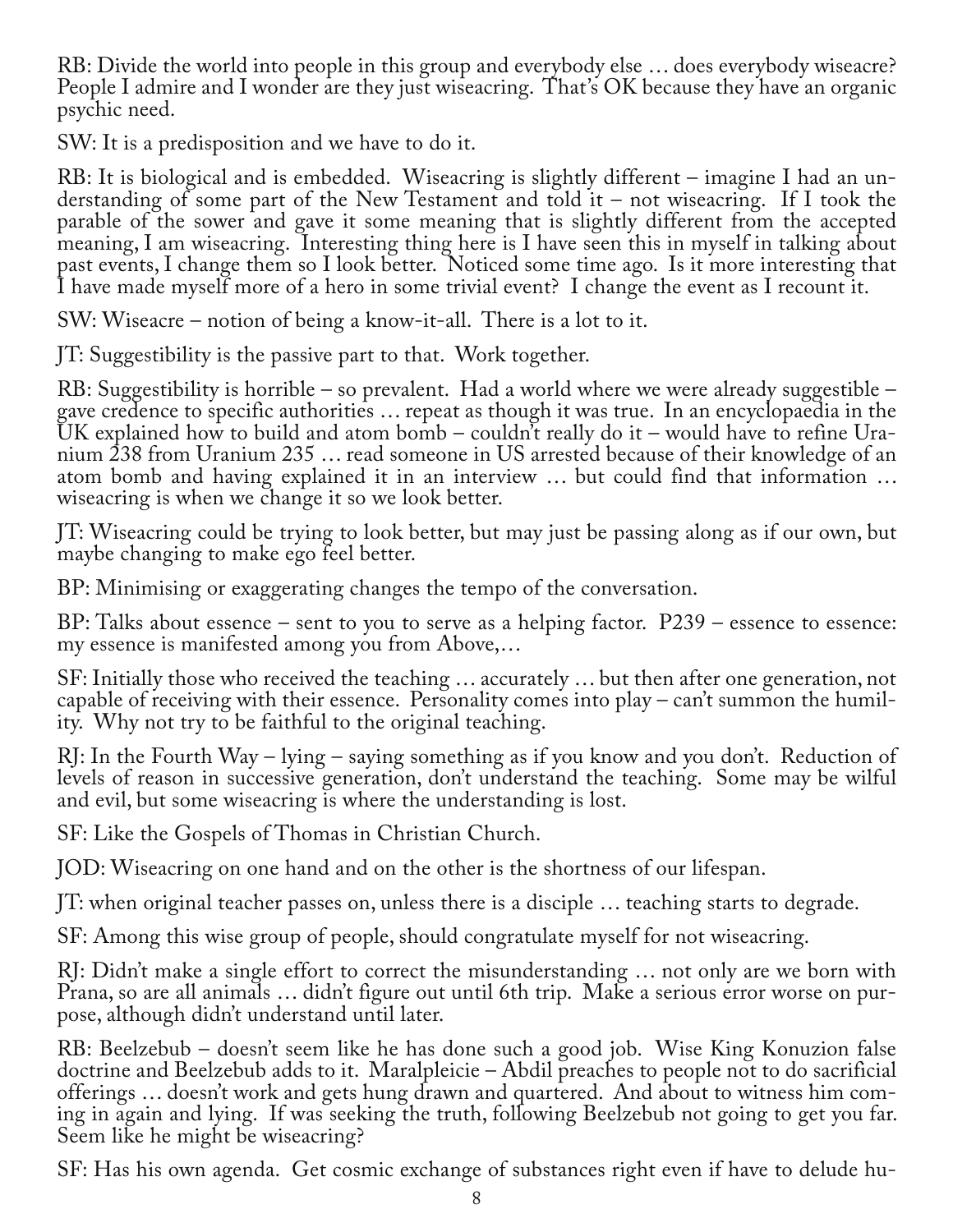man beings further. Things the messengers are telling people to do – aren't they the things we had to guard against and why kundabuffer was created. P88 Sacred members … might possibly happen they would prematurely ... not from ever understanding – reach a point when it is very necessary to understand it and going against our nature.

RB: Some kind of phase of our life when we would realize we are going to feed the moon and going to top myself.

SW: p242 – compel yourself to endure displeasing manifestation …. Major concept AT fol‐ lowed in Buddhism. There is a definition of intentional suffering.

RB: Not simple – summed up in a phrase: tolerating

SW: p243: my essence is manifested among you from Above,

RJ: Recalls focus on self-calming.

RB: That is the exact meaning – I decided that I am going to create my own isolation chamber within myself and all you people manifesting towards me in unpleasant ways, bounces of my isolation chamber. Isn't that what we do. Buffering the shocks.

SF: Related to 2 different spaceships – one had to remove perturbations and the other uses outside disturbances as a kind of fuel. Differentiates fourth way from Buddhism. Way to use those energies as a form of fuel.

RB: St Venoma more about self-remembering and Hariton more about intentional suffering.

RM: Wondered about relationship between Venoma's system and venom. Pogossian has leg cut open but took too much flesh and couldn't walk. System of movement created by St Venoma …Wiseacring has 2 meanings – 1 sooth-sayer, or 2 bragger. Might relate back to organic need to wiseacre – to be wise! Related to sayer, prophet.  $\tilde{G}$  thinks of himself as wiseacring – p6. Double meaning word.

RB: Choice in German translation is someone who thinks they are smart, but isn't. Have to presume that he puts in inverted commas when someone trying to appear to be wise. Think you are right about the spaceships.

RB: No difficulty finding people who cause you friction.

AT: p238 Wiseacring with capital initial

RM: maleficent, so negative form

RB: super-wiseacring – even more distorted?

RB: St Buddha hasn't done well preparing his followers.

JT: You would think His Endlessness would be able to figure this out.

RB: G must have seen all of this. St Buddha's teaching is entirely intellectual.

SW: Kundabuffer – explains in detail twice in this chapter. Important in determining what people do. Have to go to partkdolg duty …

RB: Other aspect of the Tales – difficult for you to become aware of yourself – not your fault, but some things are your fault and he distinguishes between them – properties of the consequences of the organ kundabuffer. Doesn't explain consequences initially and here more depth than before. Did a search for the phrase: consequences of the properties of the organ kund-<br>abuffer – 56 times!